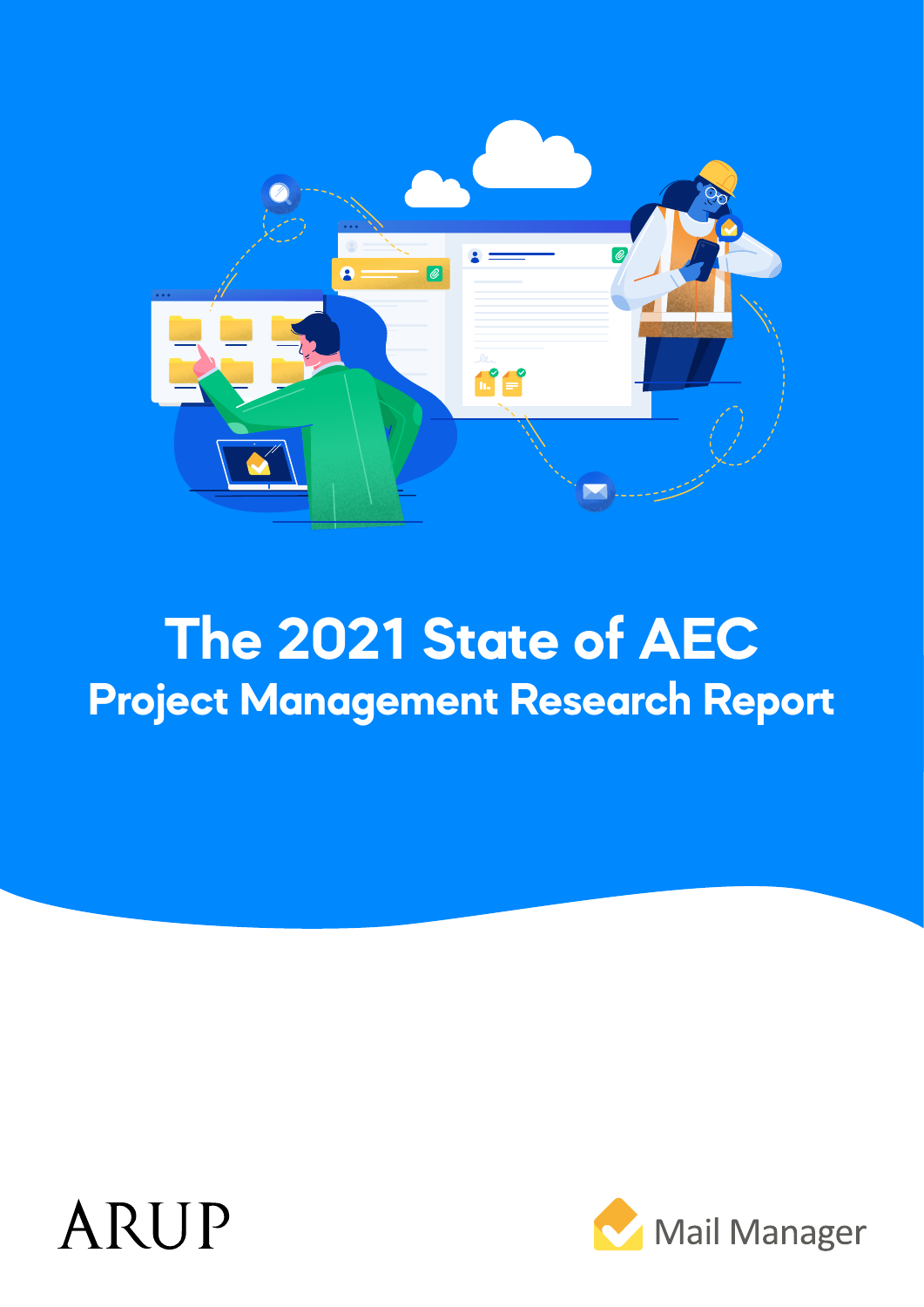

| .04 |
|-----|
|     |
|     |
|     |
|     |



Researched and written by Mail Manager, part of the Arup Group www.mailmanager.com Follow us on LinkedIn: mailmanager twitter: @mail\_manager

Any data or analysis from this report must be reported accurately and not used in a misleading context. If using any information from the report, then its source and date of publication must be acknowledged.

© COPYRIGHT Mail Manager 2021 Published February 2021



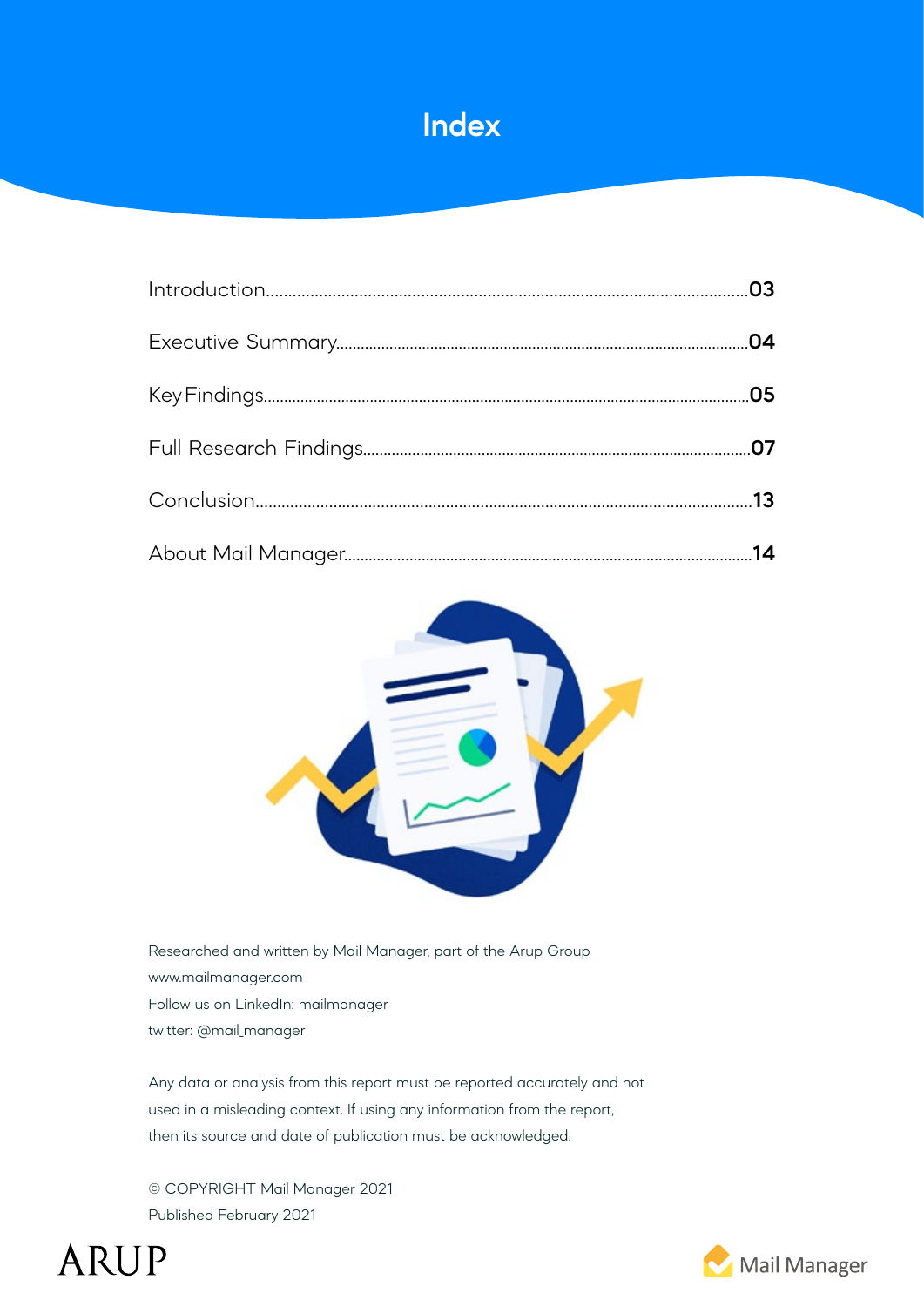### **Introduction**

This research by Mail Manager, part of the Arup Group, aims to discover the project management and collaboration challenges facing businesses in the architecture, engineering and construction (AEC) industries. The report explores how businesses manage project information, where they store it, and how they go about retrieving data to chase payments and when facing legal disputes. The report also provides insight into how the COVID-19 pandemic has affected organisations' project management processes.

The research surveyed 517 AEC leaders from businesses in the United Kingdom and the United States. All respondents hold leadership and management roles at their businesses, including CEOs, CFOS, CCOs, Directors and Owners, as well as BIM Managers, Project Managers, Heads of IT and IT Managers. The anonymous responses were collected in January 2021.

#### **Job title**



**12%**

**8% 6%**

Mail Manager

## ARIJP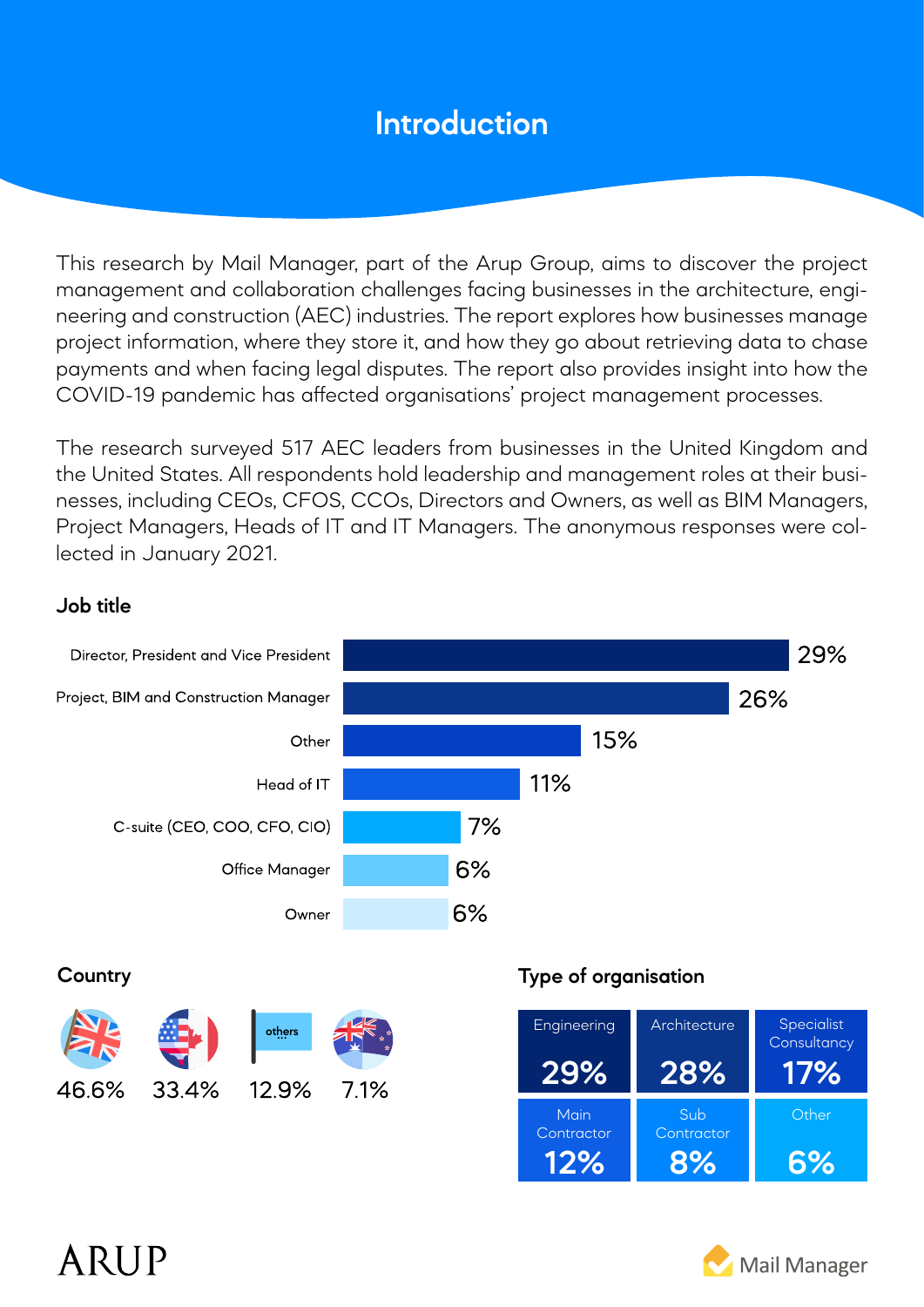### **Executive Summary**

The key takeaway from the research was that facilitating remote working has become AEC organisations' number one priority. This time last year, remote working was barely a consideration for many businesses, but the COVID-19 pandemic situation has drastically changed their objectives. In these unprecedented times, the AEC industry has a crucial role to play in sustaining critical infrastructure, building hospitals, and more.

Despite the changes in the world, email remains easily the most used project correspondence tool. However, the research finds many AEC organisations still struggle to access the information they need when they need it. The retrieval of project information, the vast majority of which resides in email inboxes, is a major challenge for the AEC industry that's only increasing due to the pandemic and as businesses prioritise remote working.

# "

The world has changed dramatically in the last 12 months and that's reflected in the AEC industry's changing priorities. A shift in focus to remote working increases the need for effective collaboration tools. However, our research finds the vast majority of project correspondence continues to remain in email inboxes, which makes it difficult for people to quickly discover and retrieve historic project data as and when they need it. This is a major concern as the majority of project scope changes reside in email inboxes, employees increasingly find they need to retrieve emails from past projects, and with people working remotely.

**Jacob Wardrop, Director at Mail Manager**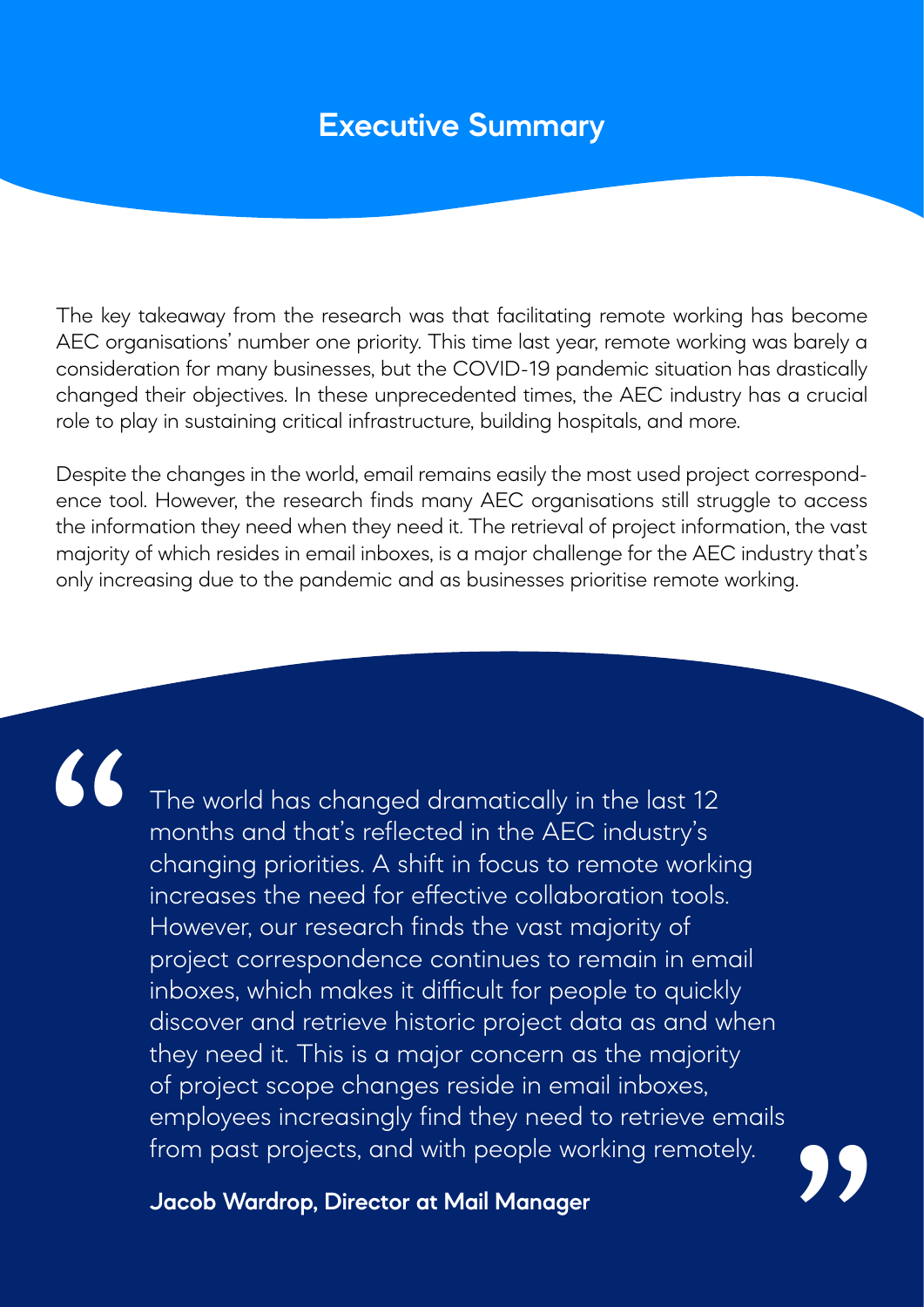### **Key findings**

### **Remote working suddenly becomes a key priority**

This time last year, just 11% of AEC companies considered remote working a key technology initiative. 12 months later, a huge 71% of these organizations consider it their number one priority.

#### **Email is crucial to project correspondence**

Email remains the most-used collaboration tool for project correspondence. More than three-quarters of respondents use email for at least 70% of communication about their projects. Furthermore, more than half of the respondents (55%) use email for at least 80% of their project correspondence, and over one quarter (26%) use email for at least 91% of their project correspondence. Email is also particularly important to project scope changes, with 52% of this information sitting in email and 39% residing within formal documents.



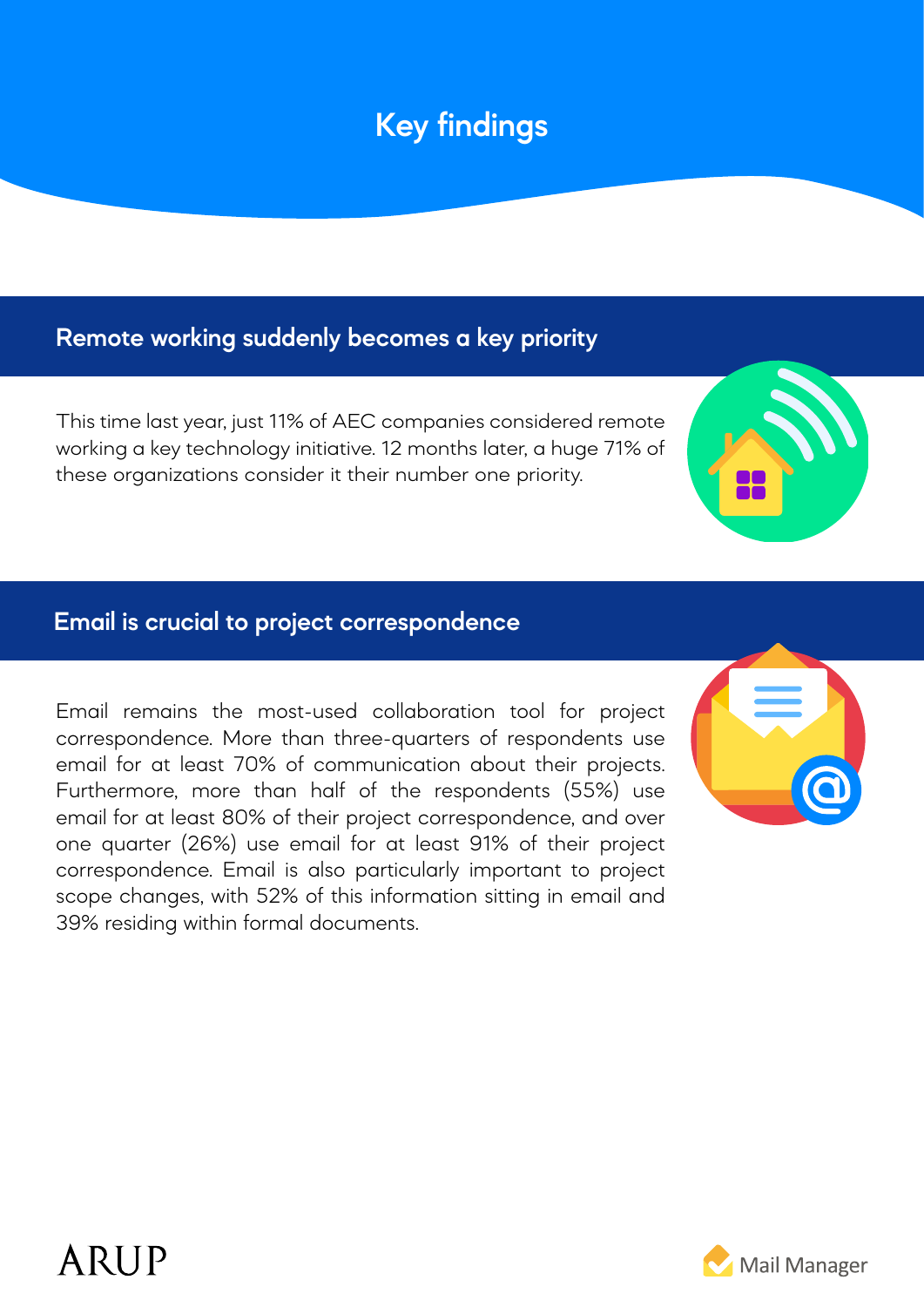### **Key findings**

#### **Project information availability concerns as discovery needs increase**



The majority of correspondents (87%) are at least 'slightly concerned' about their project information not being readily available and visible. Over half the respondents (55%) are either 'concerned' or 'very concerned' about not being able to discover project information. These concerns are highlighted by people increasingly having to find information from past projects. One in five respondents (19%) said they 'very often' have to find information from historic projects, which was a 33% increase from last year's research. There was also a 17% decrease in respondents who said they 'never' or 'don't often' have to find information from old projects.

#### **COVID has made email and collaboration more important**



The COVID-19 pandemic has seen email become even more important to AEC organisations. Four in five respondents (80%) said their use of email had increased at least 'somewhat' since the beginning of the pandemic. Furthermore, 85% of respondents believe that collaboration tools generally, also including BIM, financial software and internal and external software, have become more important during the pandemic.



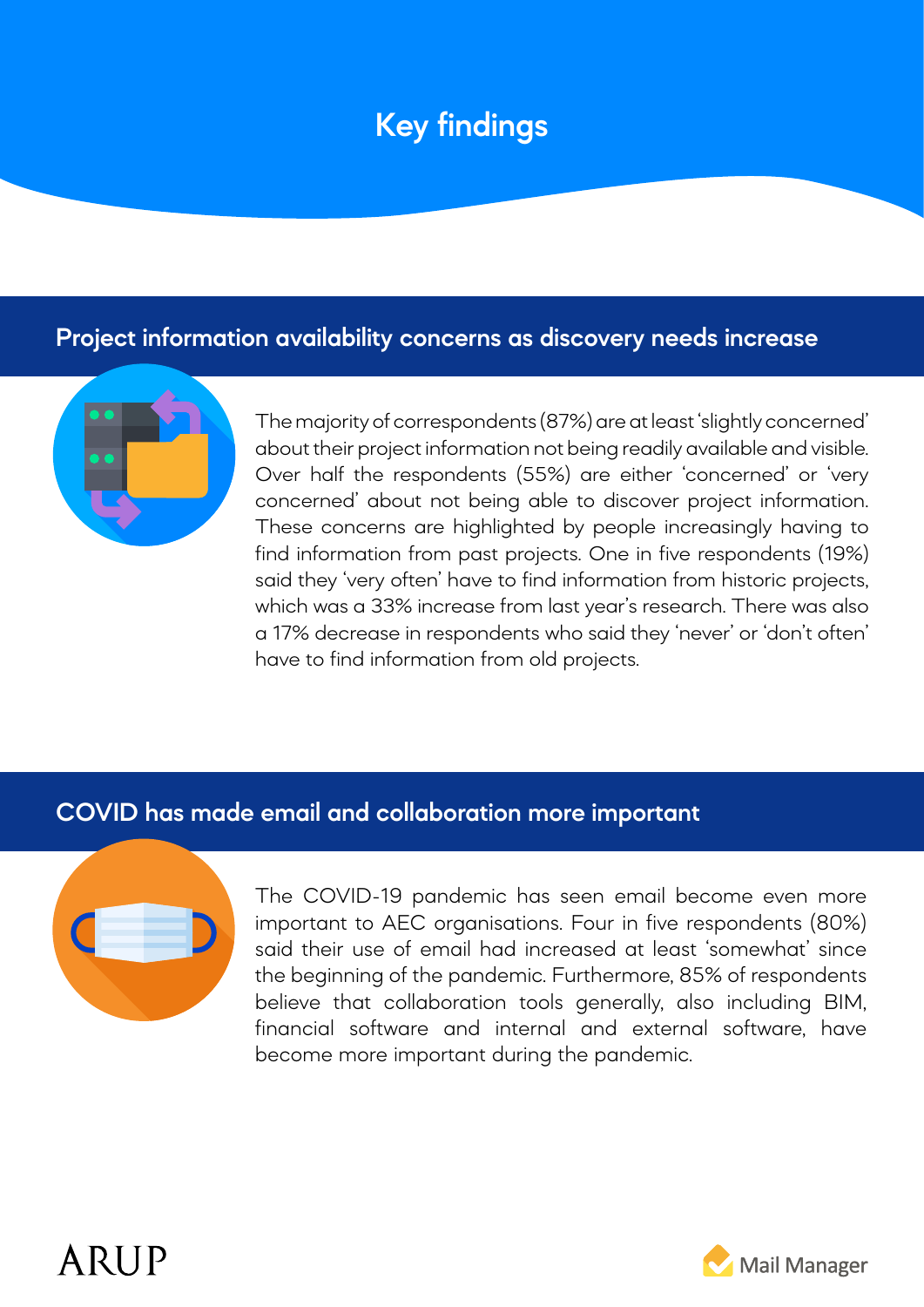#### **Remote working is businesses' top tech priority**

Enabling employees to work efficiently and securely from home topped respondents' technology initiatives. When asked which technology they were considering,



This was in stark contrast to the 2020 research, when remote working was considered a key priority by just 11% of respondents. 12 months ago, streamlining processes was businesses' top priority, followed by cloud adoption, managing data better and cybersecurity.

#### **Email is the most-used project communication tool**

Email remains the most-used tool for project correspondence. 26% of respondents use email for at least 91% of their project correspondence, 28% use it for 81-90%, and 23% use it for between 71- 80% of their project correspondence. 11% of respondents use email for between 61-70% of their project correspondence, and just 13% use the tool for 60% or less of their project communication.

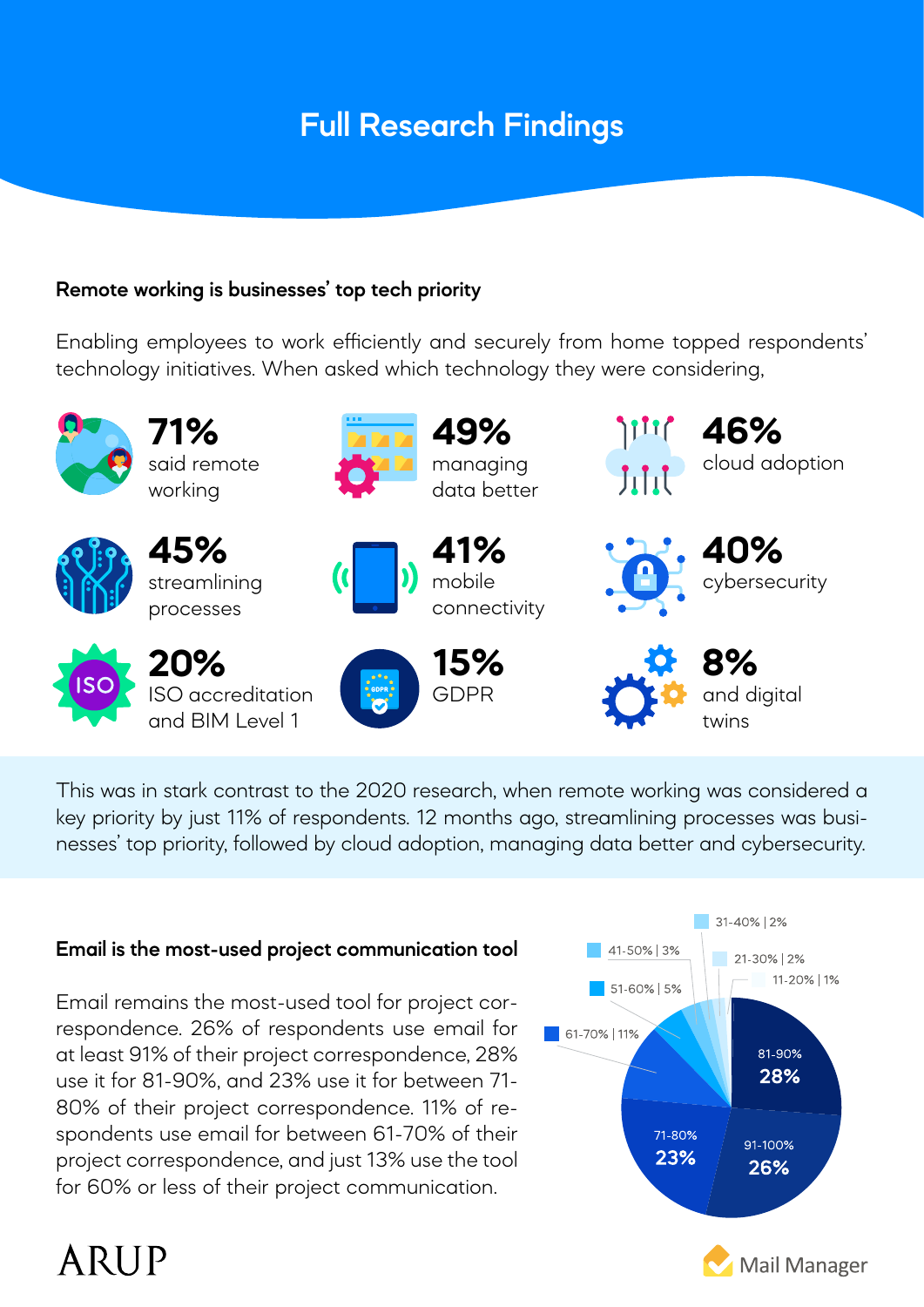#### **Email and collaboration increase in importance during COVID**





The COVID-19 pandemic has had a major impact on the importance of email for ACE firms' email usage. Nearly half of the respondents (47%) reported seeing 'somewhat' of an increase in the importance of email over the last year. More than one-quarter of respondents (26%) said they'd seen a 'considerable' increase

in the importance of email and 7% said email was now business-critical.

The research also found that email volumes are on the increase since the outbreak of COVID-19. Just over half of the respondents (51%) said their email volume had increased 'somewhat' and more than a quarter (26%) said it had increased 'considerably' since the pandemic. Only one in five respondents (20%) said their email volume



hadn't changed in the last year, while 3% said they were now suffering email overload.

Respondents told us that collaboration tools, in general, have become more important to their business since the COVID-19 pandemic. In particular, 55% of respondents said internal collaboration tools and software have become more important. Nearly onethird (30%) said external collaboration tools were now more important and others were now more reliant on BIM tools (6%) and financial software (3%).



ARIJP

said they are more reliant on BIM tools



are more reliant on financial softwares

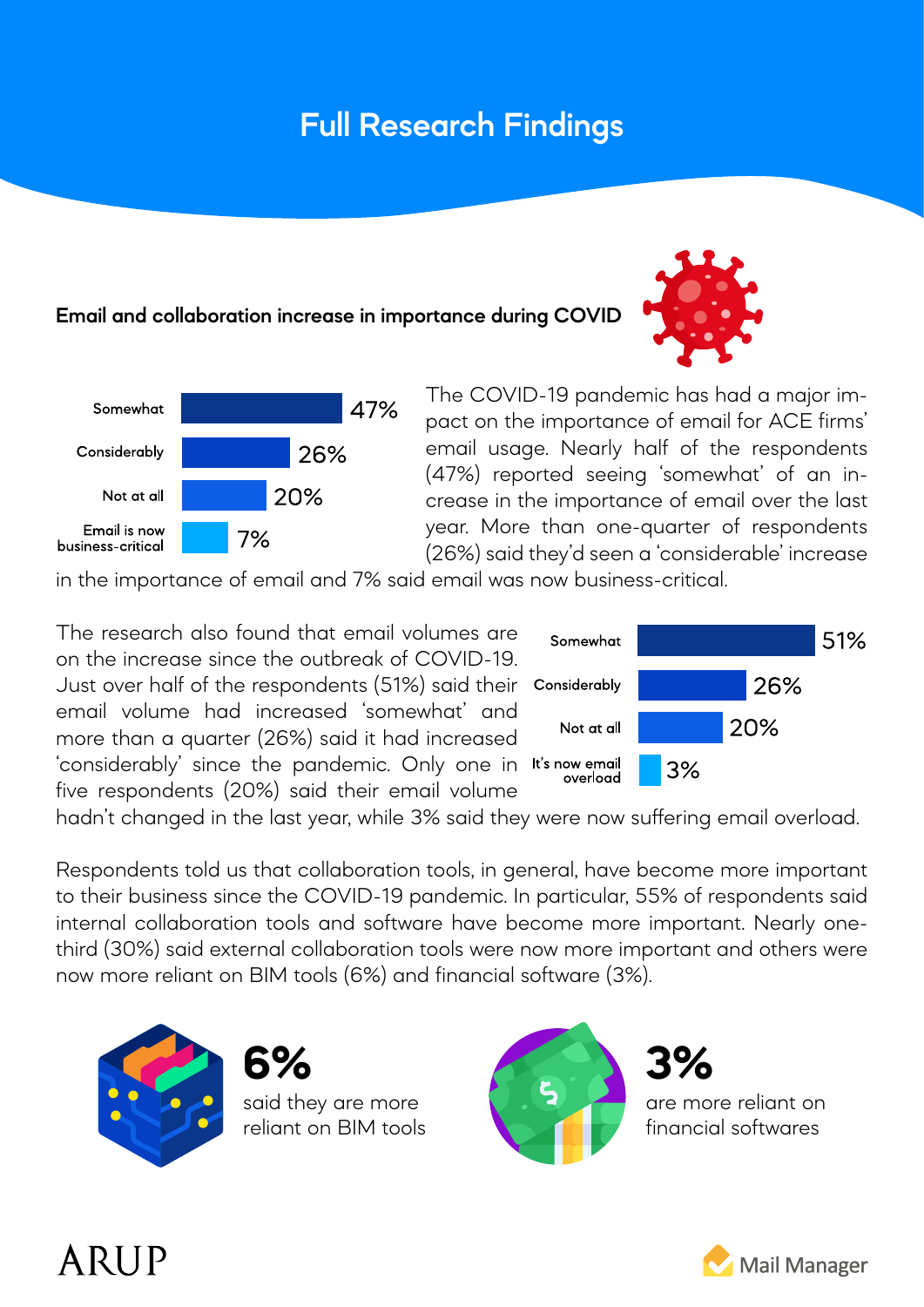#### **Project information availability and visibility concerns**

Businesses are concerned about their vital project information not being readily available and visible when they need to access it. 26% of respondents said they were 'very concerned' that project information wouldn't be readily available or visible. A further 29% said they were 'concerned' and nearly one-third of respondents (32%) said they were 'slightly concerned' about project information not being available or visible when they needed it.





In addition, being able to discover emails from previous projects is becoming increasingly important to businesses. Nearly one in five respondents (19%) said they have to retrieve emails from past projects 'very often,' which was a 33% increase on this time last year. Nearly half of respondents (46%) 'often' have to find emails from old projects.

**1 in 5** have to retrieve emails from past projects 'very often

ARUP

<sup>a</sup>**33%** increase on this time last year

**nearly half** 'often' have to find emails from old projects

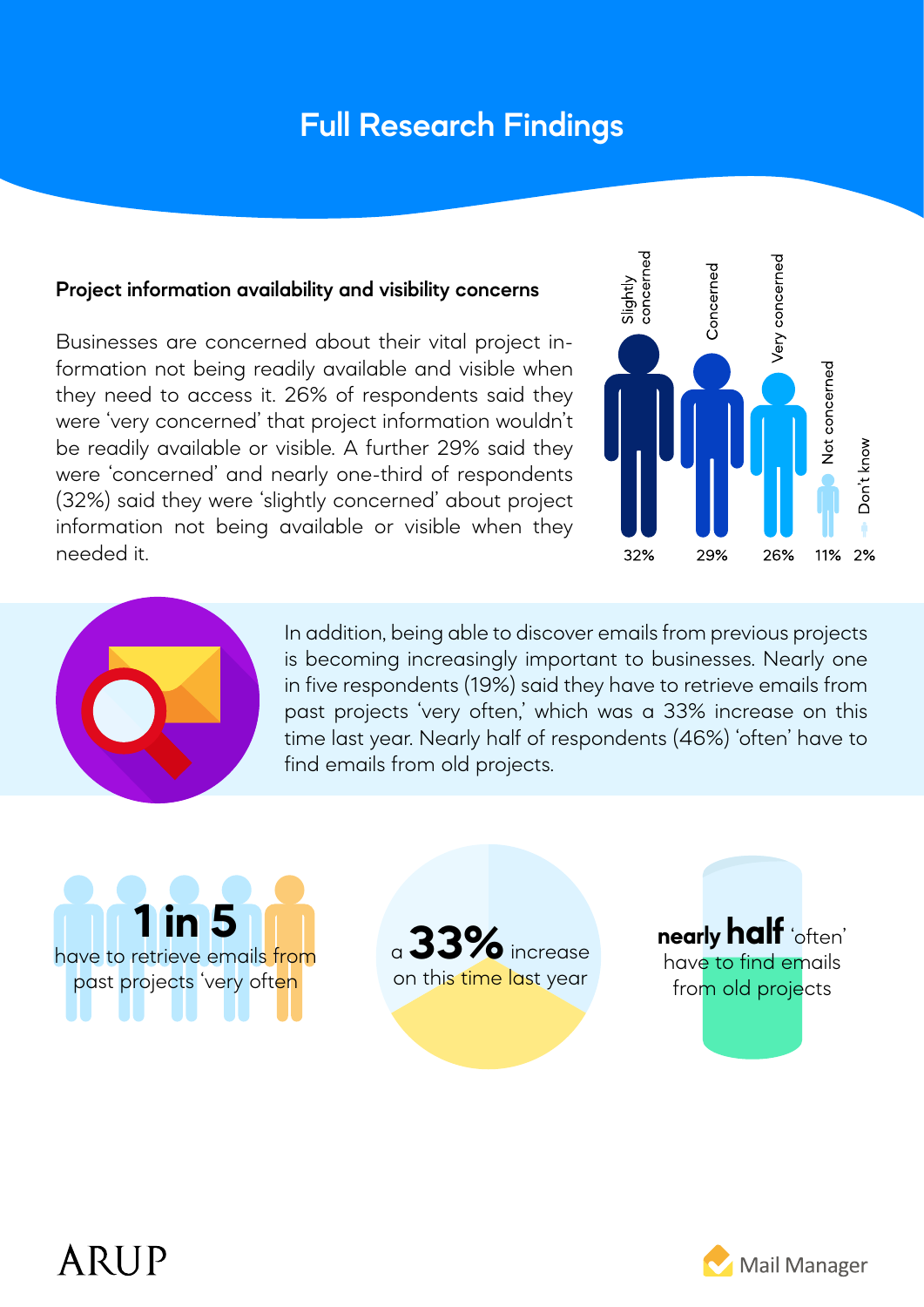#### **Disputes have been rife during COVID**

Contractual disputes have increased during the pandemic, which has seen a slowdown in the economy and lower construction activity on top of the impact of Brexit, the ending of government support schemes and the reverse-charge VAT for British companies. However, businesses expect contractors to have plans in place to mitigate the cost and time impacts caused by COVID. As a result, two-thirds of AEC firms surveyed (63%) said they had some form of dispute since the COVID-19 pandemic. Of those, the main dispute was around timelines (26%), followed by payments (16%) and scope (14%).



The research found that 'evidence of correspondence relating to the scope and agreements of the project' is the information most commonly required to fight a legal dispute, with 80% of respondents advising they'd need to retrieve it to evidence their case. That was followed by contracts (65%), historic project information (59%), drawing approvals (54%), information of people who've left the business (35%) and sensitive financial documents (23%).

When asked about the most common problems when chasing payments, nearly one-quarter of respondents (24%) blamed principal contractors' internal processes. Other common issues were the need to reproduce information (21%) and scope disagreements (18%).







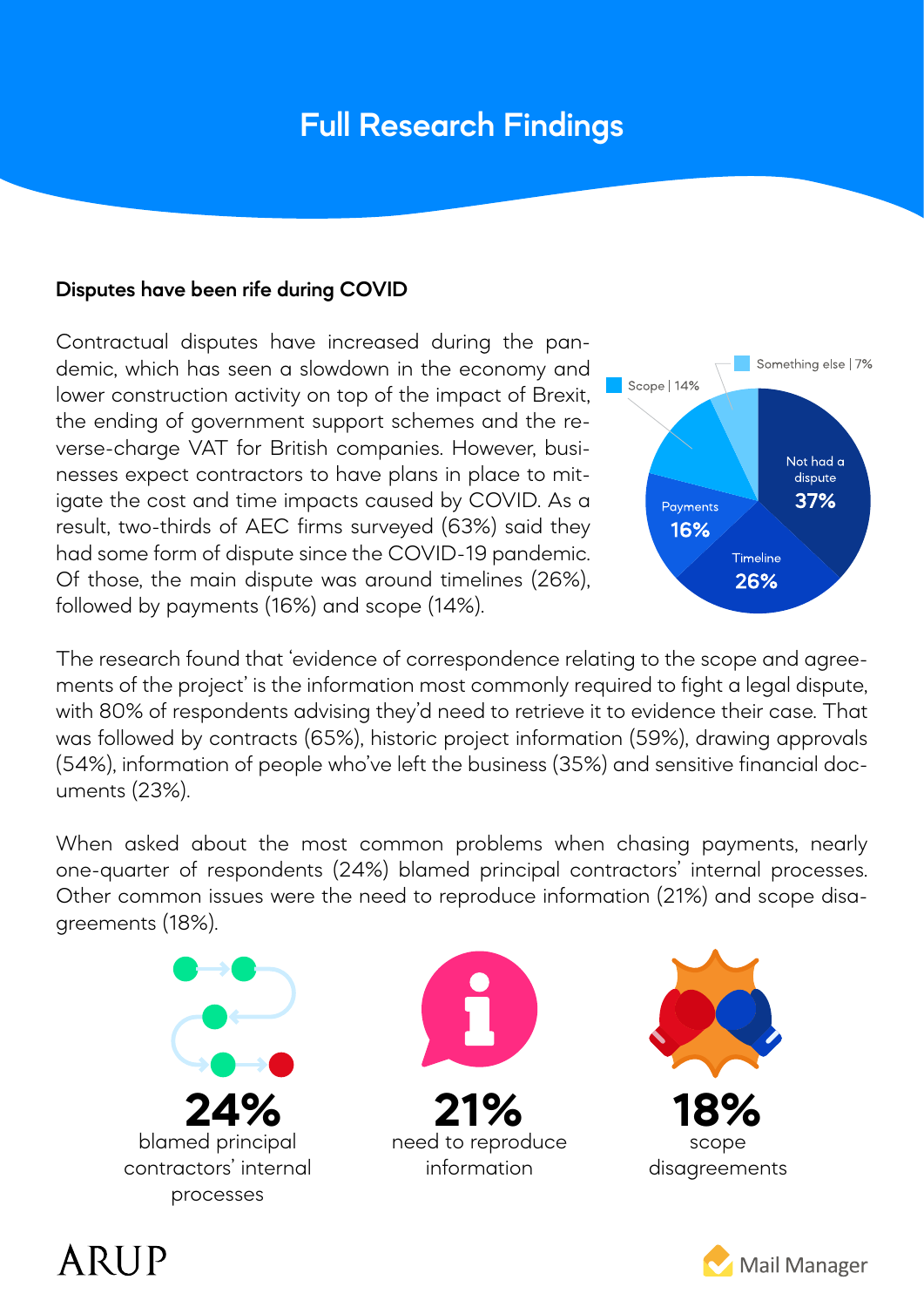#### **Project scope changes increasingly sit in email**

Over half of the respondents (52%) said information relating to scope changes resided in their email inboxes. That's a slight increase from last year, when 50.1% of scope change information was in email. Formal documents (39%) were the second-most popular place for scope change information to reside. Only 4% of project scope change information resides in project managers' heads and only 1% isn't in digital spaces.



#### **Businesses put data discovery at risk by not filing outgoing employees' emails**

A major issue around discovering historic project information is email residing in the inboxes of ex-employees. Avoiding this is reliant on filing departing employees' emails before they leave the company. However, only 52% of respondents said they do file outgoing employees' emails, while nearly one-third (32%) said they don't and 17% didn't know.



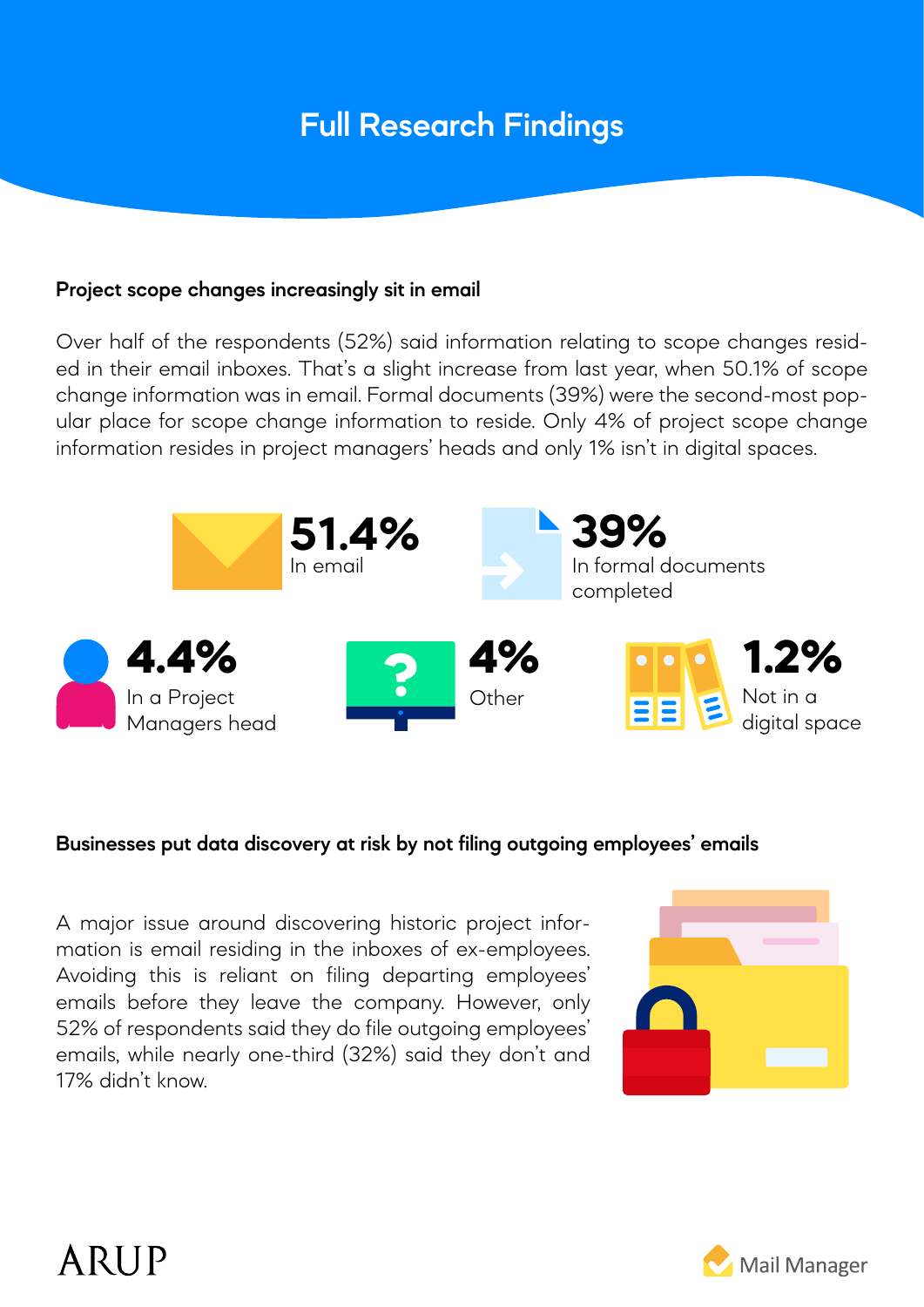#### **IT budgets are slightly on the increase**

When asked about their IT budget fluctuation, 43% of respondents said that it was increasing. Half of the respondents (51%) said theirs was staying the same and just 6% said IT budgets were decreasing.



### **Methodology**

We surveyed 517 respondents on their opinions around project management processes, email and document management challenges, and information storage and retrieval. The respondents all held leadership and management roles at AEC organisations in the EMEA, North America, and APAC regions, with the majority of respondents coming from the UK and the US. All answers were anonymous and were compiled in January 2021.



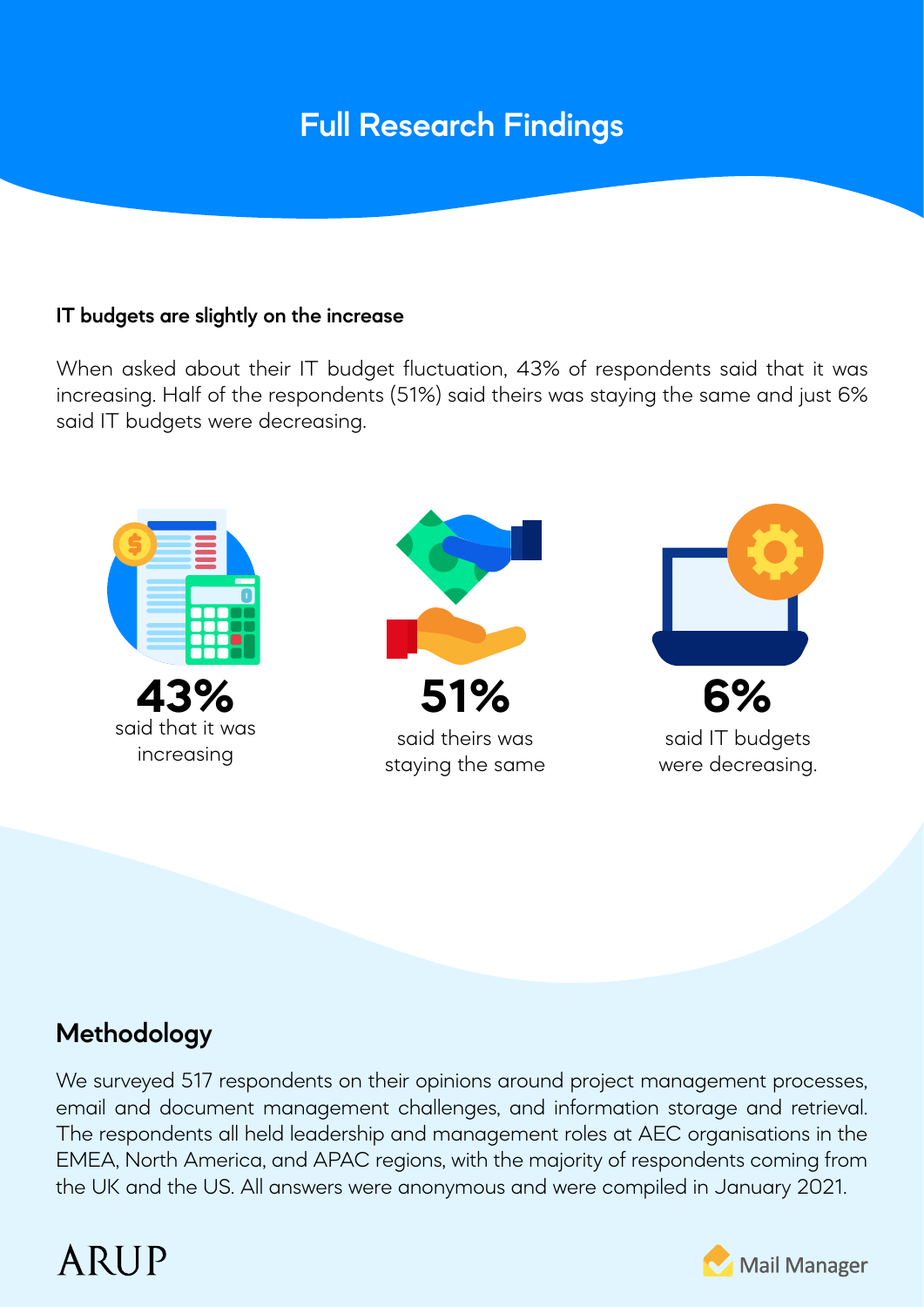### **Conclusion**

Mail Manager's research makes it clear that the COVID-19 pandemic has had a significant impact on how AEC organisations work. Facilitating remote working has suddenly become a key priority, while email volumes and the need for collaboration tools have increased in the last 12 months. However, legal disputes and employee concerns over a lack of information visibility are on the rise as businesses continue to deploy tools that don't allow them to find the documents and information quickly and efficiently.



"This insight from senior figures in the AEC industry shows that the pandemic has had a dramatic effect on the way that businesses work. With employees continuing to remain home-based, email remains a vital collaboration tool that businesses still struggle to get the best out of. This means important project information gets locked in email inboxes, employees spend hours looking for data and documents, or information goes missing completely. The increasing importance of remote working and the need to quickly discover historical email data means organisations need to invest in tools that simplify the process and help employees be as productive as possible."

#### **Jacob Wardrop, Director at Mail Manager**



# ARIJP